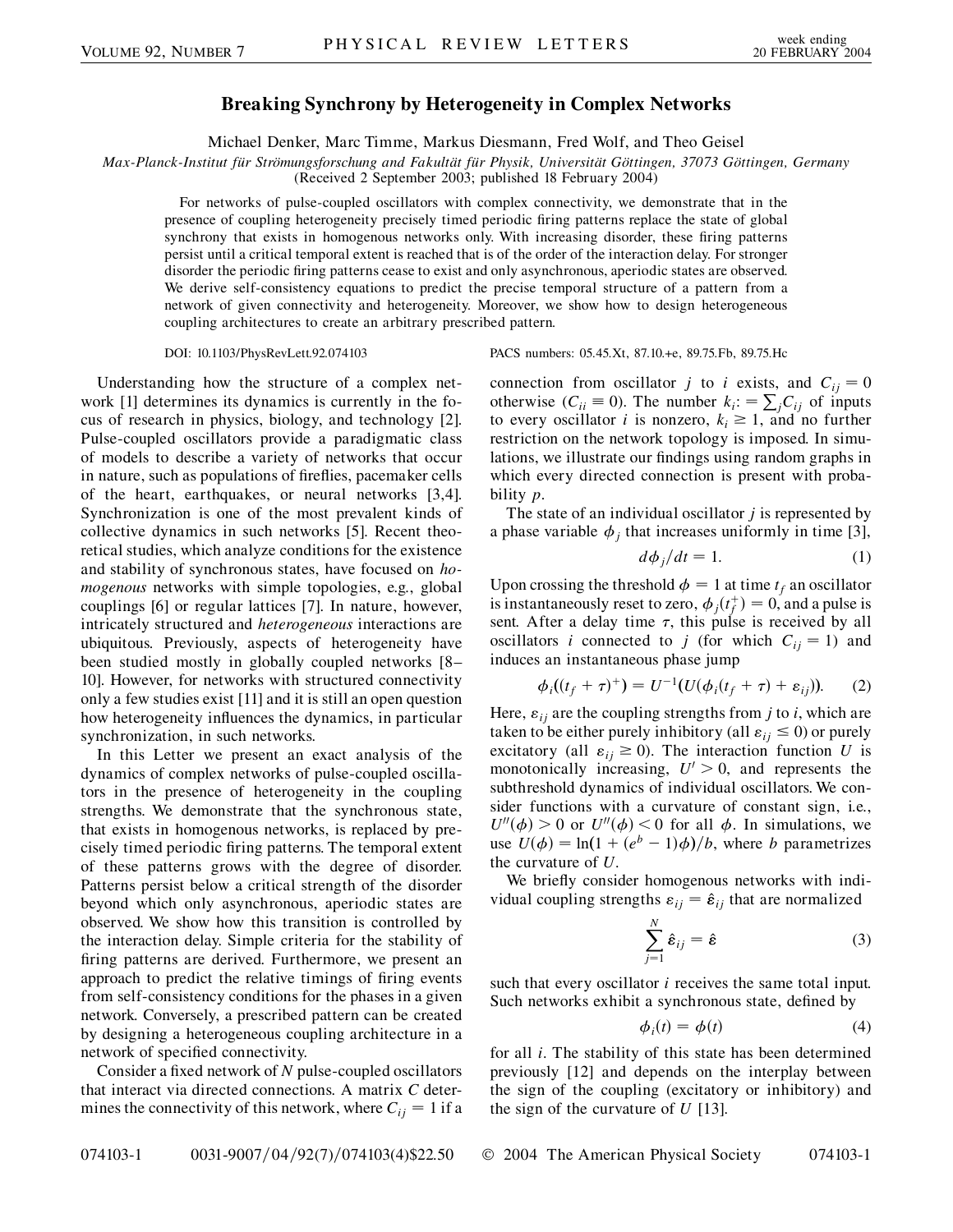Heterogeneity of the couplings is introduced through

$$
\varepsilon_{ij} = \hat{\varepsilon}_{ij} + \Delta \varepsilon J_{ij} C_{ij} / k_i \tag{5}
$$

such that in general the total input is different for every oscillator, while the connectivity  $C_{ij}$  remains fixed. The matrix *J* specifies the structure of the heterogeneity. The degree of heterogeneity is quantified by the disorder strength  $\Delta \varepsilon$ . In numerical simulations, we take the homogenous part of the coupling strength to be  $\hat{\varepsilon}_{ij}$  =  $\hat{\epsilon} C_{ij}/k_i$  and independently draw the matrix elements  $J_{ij}$ from the uniform distribution on  $[-1, 1]$ .

The synchronous state (4) of homogenous networks  $(\Delta \varepsilon = 0)$  is replaced by periodic firing patterns in the presence of heterogeneity ( $\Delta \varepsilon > 0$ ), cf. Fig. 1. After a discontinuous transition at a certain critical disorder  $\Delta \varepsilon_c$ these patterns disappear and aperiodic, asynchronous states are observed [14].

The firing patterns emerging for  $\Delta \varepsilon < \Delta \varepsilon_c$  are confined to a subinterval of the phase axis. The extent of a pattern

$$
\Delta \phi = \max_{i} \phi_{i} - \min_{i} \phi_{i}
$$
 (6)

(taking into account wraparound effects at the threshold) increases as the disorder strength  $\Delta \varepsilon$  is increased, whereas the firing order is determined by the structure *J* of the heterogeneity. If  $\Delta \varepsilon \geq \Delta \varepsilon_c$  the periodic pattern



FIG. 1. Heterogeneities in a random network ( $N = 100$ ,  $p =$ 0.4,  $b = 2$ ,  $\hat{\epsilon} = -0.1$ ,  $\tau = 0.1$ ) induce desynchronization followed by a transition to an asynchronous, aperiodic state. (a) Relative phases (ten selected phases shown in black) for different disorder strengths  $\Delta \varepsilon$  (fixed *J*). (b) Increase of the extent  $\Delta \phi$  of the pattern shown in (a), until the pattern disappears at  $\Delta \phi_c \approx \tau$  (dashed line at  $\Delta \phi = \tau$ ). Inset: Onset of asynchronous state ( $\Delta \phi \approx 1$ ) for large disorder. (c),(d) Instantaneous network rate of (c) a periodic ( $\Delta \varepsilon = 0.10$ ) and (d) an aperiodic  $(\Delta \varepsilon = 0.15)$  state in real time computed using a triangular sliding time window. Gray histograms on the right of (c) and (d) indicate rate distribution [excluding peak at zero network rate in (c)].

is replaced either directly by an asynchronous state (Fig. 1), or it reaches this state through a sequence of states consisting of several separated clusters of firing patterns (not shown).

To understand the origin of this transition, we note that the critical disorder  $\Delta \varepsilon_c$  is directly related to the critical pattern extent  $\Delta \phi_c$  before breakdown [cf. Fig. 1(b)]. A periodic pattern is always observed for  $\Delta \phi \leq \tau$ . For globally connected networks, the transition to an asynchronous state occurs at

$$
\Delta \phi_c^{\text{glob}} = \tau \tag{7}
$$

(see Fig. 2). If the system is initialized with a pattern of extent  $\Delta \phi > \Delta \phi_c^{\text{glob}}$ , some oscillators, which we term critical, send pulses that affect oscillators that have not fired within the period considered, causing divergence from the periodic state. In networks that are not globally connected, the firing patterns may persist up to a critical extent  $\Delta \phi_c > \Delta \phi_c^{\text{glob}}$  that depends on the specific network structure. For large random networks, we estimate an upper bound  $\Delta \phi_c^{\text{max}}$  for  $\Delta \phi_c$  by assuming that the firing times (i.e., the phases) within the pattern are uniformly and independently distributed in an interval of length  $\Delta \phi$  [15]. We first calculate the probability

$$
P' = 1 - \frac{\tau}{\Delta \phi} - \frac{1}{k+1} \left[ 1 - \left( \frac{\tau}{\Delta \phi} \right)^{k+1} \right] \tag{8}
$$

that a given oscillator *i* is critical, i.e., that of the approximately  $k = pN$  oscillators *j* receiving input from *i*, at least one satisfies  $\phi_i - \phi_j > \tau$ . In a second step, we calculate the probability  $P = 1 - (1 - P')^N$  that at least one of the *N* oscillators is critical. Setting  $P = 1$  guarantees



FIG. 2. The critical extent of a pattern  $\Delta \phi_c$  as a function of the interaction delay  $\tau$  ( $N = 100$ ,  $b = 2$ ,  $\hat{\epsilon} = -0.1$ ). Each data point is obtained for a different heterogeneity *J* in fully connected networks  $(\Box)$  and random networks  $(\bigcirc)$  of different connectivity *C* with  $p = 0.2$ . For the random network, data are averaged over 20 trials (dashed line: fit). Gray area indicates the theoretical second-order prediction of the transition zone between  $\Delta \phi_c^{\text{glob}}$  and  $\Delta \phi_c^{\text{max}}$ . Inset: Probability that a periodic pattern emerges from synchronous initial conditions for a given disorder  $\Delta \varepsilon$  (histogram of 100 random heterogeneities and connectivities,  $p = 0.2$ ,  $\tau = 0.1$ ).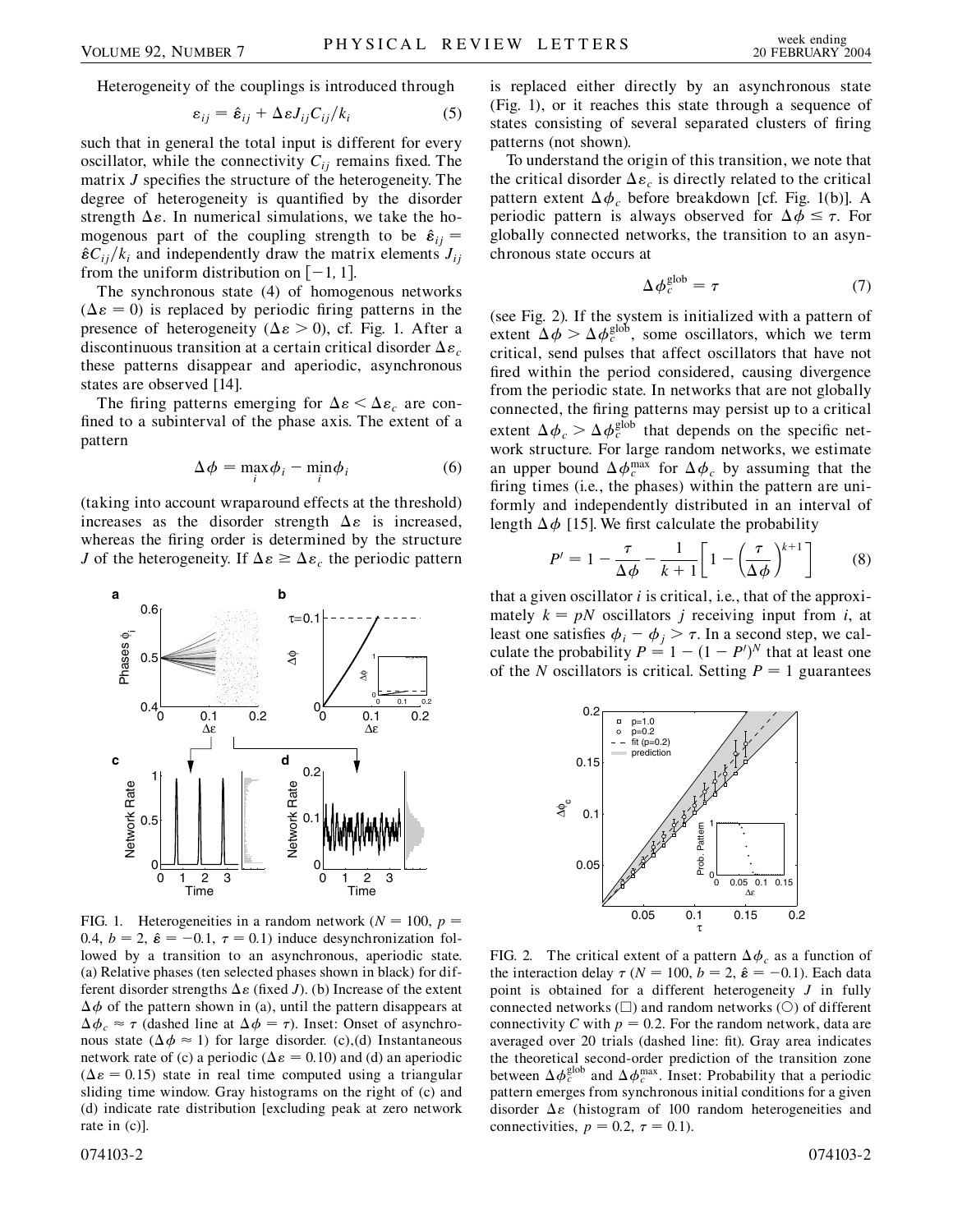the existence of a critical oscillator and results in an implicit formula for  $\Delta \phi_c^{\text{max}}$  in terms of *N*, *p* and  $\tau$ . To second order in  $\Delta \phi - \tau$  we obtain

$$
\Delta \phi_c^{\text{max}} = (1 + \sqrt{2/k})\tau \tag{9}
$$

as an approximate upper bound on the critical pattern extent  $\Delta \phi_c$ . Numerical data are in good agreement with our theoretical predictions  $\Delta \phi_c^{\text{glob}}$  and  $\Delta \phi_c^{\text{max}}$  (cf. Fig. 2).

To examine the stability of periodic firing patterns in the presence of heterogeneous couplings  $\varepsilon_{ij}$ , we consider a pattern

$$
\phi_i(zT) = \phi_0 + \Delta \phi_{i,0}, \qquad z \in \mathbb{Z}, \tag{10}
$$

of period *T* where  $\phi_0$  represents a common reference phase and  $\Delta \phi_{i,0}$  defines the relative phase shift of oscillator *i* within the pattern. For simplicity, we order the firing events according to  $\Delta \phi_{i,1} > \Delta \phi_{i,2} > \cdots > \Delta \phi_{i,k_i}$ where  $\Delta \phi_{i,n}$  denotes the phase shift of the oscillator from which oscillator *i* receives its *n*th signal within a given period. For example, if  $j'$  fires first of all oscillators connected to *i*, then  $\Delta \phi_{i,1} = \Delta \phi_{j',0}$ , cf. Eq. (10).

By definition, all phases increase uniformly in time except for two kinds of discrete events: sending and receiving pulses. We follow the dynamics of a periodic state,  $\phi_i(0) = \phi_i(T)$  for all *i*, event by event (cf. [12]) starting with a reference phase  $\phi_0$  chosen such that all oscillators have fired but not yet received the generated pulses within a given period. The collective period of the unperturbed firing pattern is given by

$$
T = \tau + 1 + \Delta \phi_{i,0} - \Delta \phi_{i,k_i} - \sigma_{i,k_i}^{\Delta \phi}, \qquad (11)
$$

where  $\sigma_{i,0}^{\chi} := \tau$  and

$$
\sigma_{i,n}^{\chi} := U^{-1}(U(\sigma_{i,n-1}^{\chi} + \chi_{i,n-1} - \chi_{i,n}) + \varepsilon_{i,n}) \qquad (12)
$$

(here with  $\chi = \Delta \phi$ ) are the recursively defined phases of oscillator *i* right after having received the first *n* of its  $k_i$  inputs ( $\varepsilon_{i,1}, \ldots, \varepsilon_{i,k_i}$ , ordered accordingly) in a given period.

Adding small perturbations  $\delta_{i,0}(0) =: \delta_{i,0}$  satisfying

$$
\max_{i} |\delta_{i,0}| < \min_{i \neq j} |\Delta \phi_{i,0} - \Delta \phi_{j,0}|/2 \tag{13}
$$

to the phases of the oscillators *i* before firing ensures preservation of the ordering of the firing events: Thus, denoting initial phases as  $\phi_i(0) = \phi_0 + \Delta \varphi_{i,0}$ , where  $\Delta \varphi_{i,0} := \Delta \varphi_{i,0} + \delta_{i,0}$ , and sorting these relative phase shifts,  $\Delta \varphi_{i,1} > \Delta \varphi_{i,2} > \cdots > \Delta \varphi_{i,k_i}$ , it follows that  $\Delta \varphi_{i,n} = \Delta \varphi_{i,n} + \delta_{i,n}$  for all *i* and for all *n*. Following the evolution of the perturbed state event by event we obtain an expression for the time  $T_i = \frac{\tau}{2} + 1 - \Delta \varphi_{i,k_i}$  $\sigma_{i,k_i}^{\Delta \varphi}$  to the next firing of *i*. This leads to a nonlinear period-*T* map

$$
\delta_{i,0}(T) = T - \left(T_i + \frac{\tau}{2} + \Delta \phi_{i,0}\right) = \delta_{i,k_i} - \sigma_{i,k_i}^{\Delta \phi} + \sigma_{i,k_i}^{\Delta \phi}
$$
\n(14)

of the perturbations, where we used definition (12) with  $\chi = \Delta \phi$  and  $\chi = \Delta \varphi$ . Approximating 074103-3 074103-3

$$
\sigma_{i,k_i}^{\Delta \varphi} = \sigma_{i,k_i}^{\Delta \varphi} + \sum_{n=1}^{k_i} (\delta_{i,n-1} - \delta_{i,n}) p_{i,n-1}
$$
 (15)

to first order in  $\delta_{i,0}$ , where  $p_{i,n} := \prod_{l=n}^{k_i-1} (U'(\sigma_{i,l}^{\Delta \phi} +$  $\Delta \phi_{i,l} - \Delta \phi_{i,l+1}$ )/ $U'(\sigma_{i,l+1}^{\Delta \phi})$  for  $n < k_i$  and  $p_{i,k_i} = 1$ , yields

$$
\delta_{i,0}(T) = \sum_{j=1}^{N} M_{ij} \delta_{j,0}.
$$
 (16)

Here, the matrix  $M_{ij}$  has diagonal elements  $M_{ii} = p_{i,0}$ , and the nonzero, off-diagonal elements are  $M_{ii} = p_{i,n}$  $p_{i,n-1}$ , where *j* is the index of the oscillator sending the *nth* signal to *i* (i.e.,  $\Delta \phi_{i,0} = \Delta \phi_{i,n}$ ). Time translation invariance implies  $\sum_j M_{ij} = 1$  for all *i*. Furthermore, if either  $U'' > 0$  and  $\hat{\epsilon} > 0$  or  $U'' < 0$  and  $\hat{\epsilon} < 0$ , then  $p_{i,l} <$  $p_{i,m}$  < 1 for  $l < m$  which guarantees that all  $M_{ij} \geq 0$ . Under these conditions, it is straightforward to show that max<sub>*i*</sub> $|\delta_{i,0}(T)| \leq \max_i |\delta_{i,0}(0)|$ , thus implying stability of the firing pattern.

Numerical simulations indicate that firing patterns are determined by the network topology and the structure of the heterogeneity. How does heterogeneity in a complex network control the precise timing of pulses that constitute a pattern? In the following we analytically predict the pattern resulting from the coupling architecture in a network of known connectivity. Assume that the given couplings  $\varepsilon_{ij}$  induce a pattern (10) of period *T*. A change in the coupling matrix  $\varepsilon'_{ij} = \varepsilon_{ij} + \delta \varepsilon_{ij}$  below the critical disorder leads to a new periodic state  $\phi'_i(zT') = \phi_i(0)$  +  $\delta\phi_{i,0}$  of similar period T' that is characterized by the phase shift  $\delta \phi = (\delta \phi_{1,0}, \dots, \delta \phi_{N,0})$ . Defining  $\Delta \Phi_{i,n}$  :=  $\Delta \phi_{i,n} + \delta \phi_{i,n}$ , we pick an arbitrary reference oscillator *l* and adjust time such that its reference phase is  $\Delta \Phi_{l,0} = 0$ . The period of oscillator *l* in the network defined by the couplings  $\varepsilon'_{ij}$  is then given by  $T_l = 1 + \tau - \Delta \phi_{l,k_l}$  $\delta \phi_{l,k_l} - \sigma_{l,k_l}^{\Delta \Phi}$  (where  $\delta \phi_{i,j}$  is an ordering of  $\delta \phi_{i,0}$  in analogy to the ordering  $\Delta \phi_{i,j}$  of  $\Delta \phi_{i,0}$ ). After the time  $T_i$  the phase of an oscillator  $i \neq l$  is given by

$$
\phi_i'(T_l) = \sigma_{i,k_i}^{\Delta \Phi} - \sigma_{l,k_l}^{\Delta \Phi} + \Delta \phi_{i,k_i} - \Delta \phi_{l,k_l} + \delta \phi_{i,k_i} - \delta \phi_{l,k_l}.
$$
\n(17)

Periodicity of this state requires

$$
R_i(\delta \phi, \delta \varepsilon) := \phi_i'(T_l) - \phi_i'(0) = 0 \qquad (18)
$$

for all *i*, which is an exact, implicit system of algebraic equations for  $\delta\phi$ . The collective period  $T'$  of the pattern is then given by  $T_l$  evaluated at the actual phase shifts  $\delta \phi$ . Expanding  $R_i$  and  $T_l$  to first order in  $\delta \varepsilon_{ij}$  and  $\delta \phi_{i,0}$  yields

$$
\sum_{j} \frac{\partial R_{i}}{\partial \delta \phi_{j,0}} \bigg|_{(0,0)} \delta \phi_{j,0} = - \sum_{j} \frac{\partial R_{i}}{\partial \delta \varepsilon_{ij}} \bigg|_{(0,0)} \delta \varepsilon_{ij} \qquad (19)
$$

because  $R_i(0, 0) = \phi_i(T) - \phi_i(0) = 0$  by definition. Thus  $\delta\phi$  can be approximated to first order by solving a system of *N* linear equations. This first-order prediction yields a good approximation of the actual firing pattern for small disorder  $\Delta \varepsilon$  [see, e.g., Figs. 3(a) and 3(b)] and reasonably